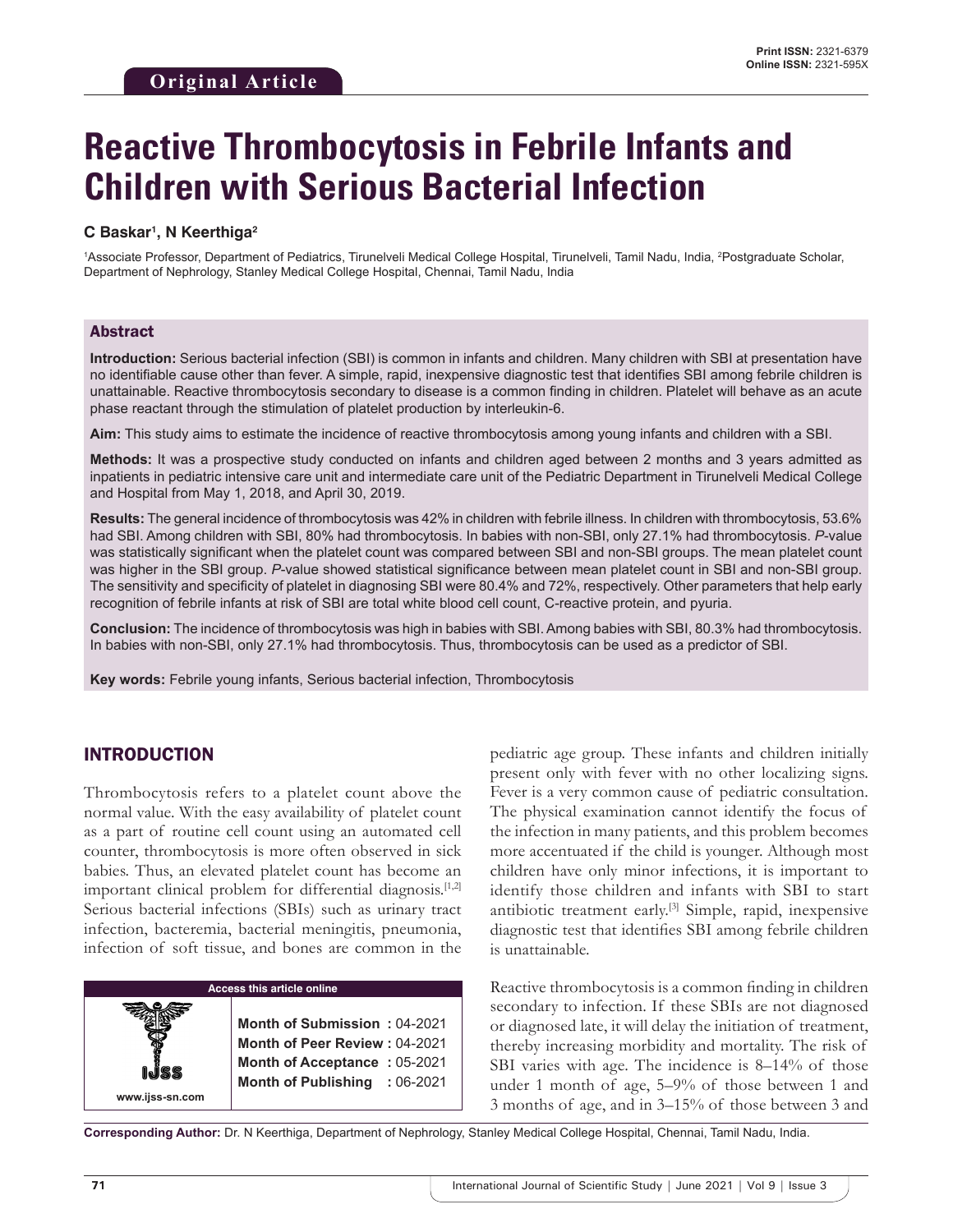## 36 months of age. $[4-6]$  Hence, it is essential to identify the SBI early to reduce mortality and morbidity. The diagnosis of SBI in febrile infants and children without apparent the focus of infection remains difficult. Blood culture is the gold standard investigation to detect occult bacterial infection. The disadvantage is the delay in the availability of culture results. The elevated total count with an increase in neutrophils suggests a bacterial infection. In infants and children having fever without focus, elevated C-reactive protein (CRP) may indicate bacterial infection but is not confirmative. Reactive thrombocytosis was a frequent finding in children with SBI. Thrombocytosis of more than 450,000 cells/mm3 in combination with leukocytosis, elevated CRP, and pyuria may help in the early recognition of febrile young infants and children with SBI.<sup>[7]</sup>

#### **Aim**

This study aims to estimate the incidence of reactive thrombocytosis among young infants and children with SBI.

## MATERIALS AND METHODS

This prospective study was conducted on infants and children aged between 2 months and 3 years admitted as inpatients in pediatric intensive care unit (PICU) and intermediate care unit (IMCU) of the Pediatric Department in Tirunelveli Medical College and Hospital. Inclusion criteria: All children aged between 2 months and 3 years admitted to our pediatric IMCU and PICU with fever  $\leq 7$  days (with axillary temperature  $\geq 100$ ), associated with or without chills and rigors, tachypnea/ respiratory distress, meningeal signs/increased ICT, dysuria/pyuria, and GI manifestations. Exclusion criteria: Children who previously received antibiotics, either oral or parenteral, vaccination, children with anemia, myeloproliferative disorder, other inflammatory condition such as Kawasaki disease, acute, rheumatic fever, and fever with thrombocytopenia.

All patients admitted to the pediatric department who fulfill the inclusion criteria after getting consent from the parents were enrolled in the study. These babies were subjected to sepsis evaluation such as white blood cell (WBC) count, platelet count, CRP, and urine microscopy. In addition, other investigations such as urine culture, blood culture, CSF analysis, pus culture, stool culture, chest X-ray, and pleural fluid analysis were done depending on the clinical requirements. The WBC count and platelet count were analyzed using automated equipment by withdrawing 2 ml of blood in an EDTA tube during admission or during the hospital stay.

## RESULTS

The total number study population was 164. The incidence of SBI in our study was 28% [Figure 1]. Among which, 11% of the population belonged to 2–3 months of age. The rest of the children belonged to 4–36 months of age [Table 1]. The incidence of SBI in infants <3 months was 58.3% compared to 36% in children aged between 4 and 36 months  $(P = 0.121)$ . Out of 164 infants and children studied, 92 were male, and 72 were female in the study group. About 33% of males and 20.8% of females had SBI ( $P = 0.089$ ). A total WBC count of more than 15,000/cu.mm was seen in 48% of the study population. Among the children with SBI, 44% have a total count of more than  $15,000/cu$  mm ( $P = 0.001$ ). The mean total count was high in the SBI group. The sensitivity and specificity of the total count in diagnosing SBI were

| <b>Table 1: Babies characteristics</b> |                 |            |  |  |  |
|----------------------------------------|-----------------|------------|--|--|--|
| <b>Characteristics</b>                 | No. of patients | Percentage |  |  |  |
| Age in years                           |                 |            |  |  |  |
| $3$ months                             | 19              | 11         |  |  |  |
| 4-36 months                            | 145             | 89         |  |  |  |
| Gender                                 |                 |            |  |  |  |
| Male                                   | 92              | 56         |  |  |  |
| Female                                 | 72              | 44         |  |  |  |
| Total count                            |                 |            |  |  |  |
| >15,000                                | 78              | 48         |  |  |  |
| $<$ 15,000                             | 86              | 52         |  |  |  |
| <b>CRP</b>                             |                 |            |  |  |  |
| Positive                               | 76              | 46         |  |  |  |
| Negative                               | 88              | 54         |  |  |  |
| Urine microscopy                       |                 |            |  |  |  |
| PUS cells >5                           | 34              | 21         |  |  |  |
| PUS cells <5                           | 130             | 79         |  |  |  |
| Platelet count                         |                 |            |  |  |  |
| $<$ 4.5 lakh                           | 95              | 58%        |  |  |  |
| $>4.5$ lakh                            | 69              | 42         |  |  |  |



**Figure 1: Serious bacterial infection**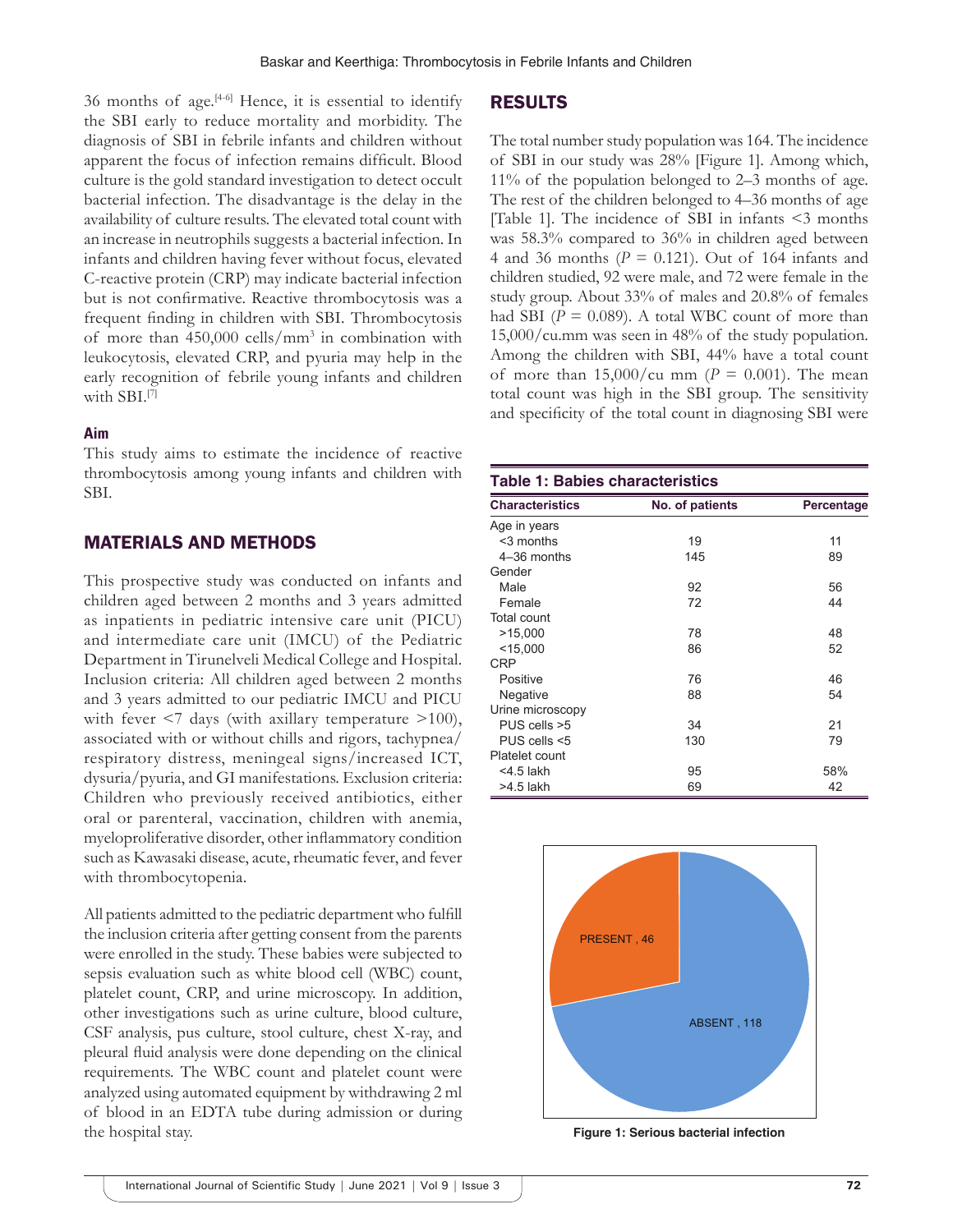76.09 and 63.56, respectively. CRP >6 mg/dl was taken as positive. Among the study population, 46% of children have positive CRP. In the SBI group, 78% have positive CRP. Among the children with positive CRP, 50% had SBI. The sensitivity and specificity of CRP in diagnosing SBI were 82.67 and 67.8, respectively  $(P = 0.001)$ . Among the study population, 42% have platelet count >4.5 lakh. In children with thrombocytosis, 53.6% had SBI. Among babies with SBI, 80% had thrombocytosis. Most of the babies with thrombocytosis had mild thrombocytosis  $(P = 0.002)$ . The mean platelet count was higher in the SBI group. The sensitivity and specificity of platelet in diagnosing SBI were 80.4% and 72%, respectively. The mean platelet count was 5.97 lakh for UTI, 5.48 lakh for bacteremia, 5.8 lakh for osteomyelitis, 5.4 lakh for septic arthritis, 4.68 lakh for pneumonia, and 3.9 lakh for acute central nervous system infection, the mean platelet count in non-SBI was 3.88 lakh (*P* = 0.007) [Tables 2 and 3].

Among the study group,  $21\%$  had pus cells  $> 5/hpf$ . About 41.1% of children with >5 pus cells/hpf had SBI. Among the study parameters, CRP had high sensitivity and specificity followed by total count and platelet. When

| Table 2: Distribution of serious bacterial infection according to<br>babies characteristics |                                    |            |  |  |  |
|---------------------------------------------------------------------------------------------|------------------------------------|------------|--|--|--|
| <b>Characteristics</b>                                                                      | <b>Serious bacterial infection</b> | Percentage |  |  |  |
| Age in years                                                                                |                                    |            |  |  |  |
| $3$ months                                                                                  | 7                                  | 15.2       |  |  |  |
| 4-36 months                                                                                 | 39                                 | 84.8       |  |  |  |
| Gender                                                                                      |                                    |            |  |  |  |
| Male                                                                                        | 31                                 | 67.4       |  |  |  |
| Female                                                                                      | 15                                 | 32.6       |  |  |  |
| Total count                                                                                 |                                    |            |  |  |  |
| >15,000                                                                                     | 35                                 | 76.1       |  |  |  |
| $<$ 15,000                                                                                  | 11                                 | 23.9       |  |  |  |
| CRP                                                                                         |                                    |            |  |  |  |
| Positive                                                                                    | 38                                 | 82.6       |  |  |  |
| Negative                                                                                    | 8                                  | 17.4       |  |  |  |
| Urine microscopy                                                                            |                                    |            |  |  |  |
| PUS cells >5                                                                                | 14                                 | 30.4       |  |  |  |
| PUS cells <5                                                                                | 32                                 | 69.6       |  |  |  |
| Platelet count                                                                              |                                    |            |  |  |  |
| <4.5 lakh                                                                                   | 37                                 | 80.4       |  |  |  |
| $>4.5$ lakh                                                                                 | 9                                  | 19.6       |  |  |  |

|       | Table 3: Distribution of diagnosis and platelet |  |
|-------|-------------------------------------------------|--|
| count |                                                 |  |

| <b>Diagnosis</b>    | No. of patients Percentage Platelet count |    |      |           |
|---------------------|-------------------------------------------|----|------|-----------|
|                     |                                           |    | Mean | <b>SD</b> |
| UTI                 | 20                                        | 43 | 5.97 | 0.86      |
| <b>Bacteremia</b>   | 5                                         | 11 | 5.48 | 0.6       |
| Osteomyelitis       | 2                                         | 4  | 5.8  | $\Omega$  |
| Septic arthritis    |                                           | 2  | 5.4  | 0         |
| Pneumonia           | 15                                        | 33 | 4.68 | 1.39      |
| Acute CNS infection | 3                                         |    | 3.9  | 1 21      |

CNS: Central nervous system

# **DISCUSSION**

Olaciregui *et al*. found that 23.63% of the study group had SBI, while the incidence of SBI in our study was  $28\%$ .<sup>[8]</sup> The sensitivity and specificity of CRP in diagnosing SBI were 64 and 84% compared to 82.67 and 67.80 in our study. The higher sensitivity in our study was due to the lower cutoff of 6 as compared to 20 in the Olaciregui study. The sensitivity and specificity of leukocytosis  $>15,000/cu$  mm were 76.09% and 63.56%, which is not comparable with the Olaciregui study with sensitivity and specificity of 38% and 84%. Pulliam *et al*. studied children aged 1–36 months and found that 18% had SBI while the incidence in our study was 28%.[9] CRP with a cutoff of 7mg/dl had a sensitivity of 79.1% and specificity of 91%; the sensitivity was comparable to that of the sensitivity found in our study, that is, 82.67%. The lower specificity of CRP of 67.8% was due to the lower cutoff of  $CRP - 6$  mg/dl. WBC count of  $\geq 15,000/mm^3$  had a sensitivity and specificity of 64% and 67%, respectively, comparable to sensitivity and specificity of 76.9 and 63.5 in our study. Heng and Tan found that 78% of cases of reactive thrombocytosis were due to infections.[10] A similar incidence was shown by Matsubara *et al*., where 68% of thrombocytosis was due to SBI.[11] Fouzas *et al*. studied 408 infants and found that 25.2% had SBI.<sup>[12]</sup> Platelet count was significantly higher in infants with SBI compared to those without. In our study, the children with age group <3 years showed that the incidence of thrombocytosis was 42%. Out of that, 53.6% of thrombocytosis was due to SBI. Pratt *et al*. studied 128 children in the age group of 1–36 months. They found that 62% of the children had SBI.<sup>[13]</sup> The sensitivity of CRP at a cutoff of 7 mg/dl was 73% and specificity 81%. The sensitivity of WBC in predicting SBI was 82% and specificity was 69% with a cutoff of 15,000/mm3 . These values were comparable with those values in our study.

# **CONCLUSION**

Among 164 children studied, the incidence of SBI was 28%. The age and sex of the child did not influence the incidence of SBI. Among the children with SBI, 44% had a total count of more than 15,000/cu mm. The mean total count was high in the SBI group. The sensitivity and specificity of the total count in diagnosing SBI were 76.09 and 63.56, respectively. In the SBI group, 78% had positive CRP. The sensitivity and specificity of CRP in diagnosing SBI were 82.67 and 67.8, respectively. The ability of CRP in diagnosing SBI was also fairly good. About 21% of the